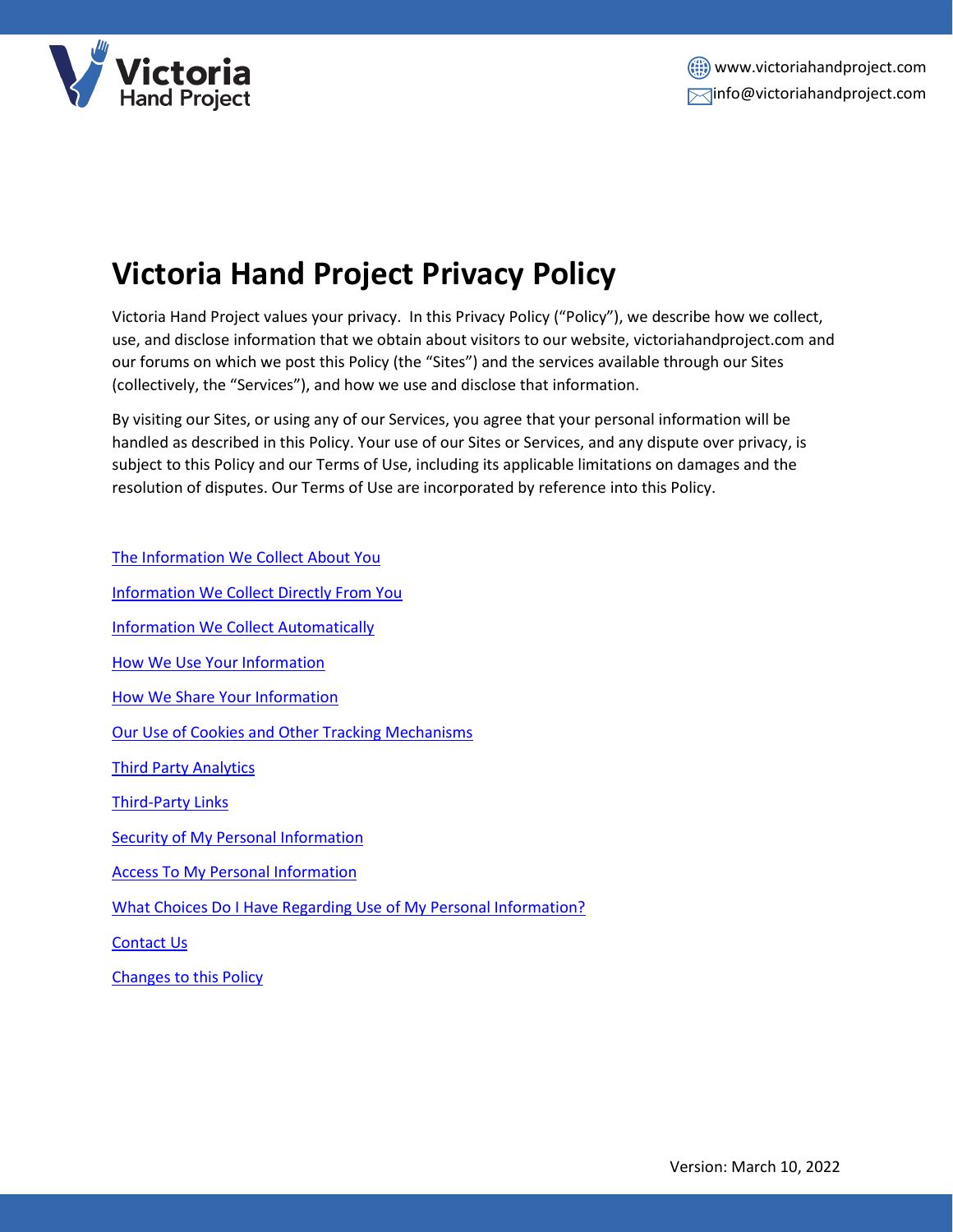

## <span id="page-1-0"></span>The Information We Collect About You

We may collect information about you directly from you and from third parties, as well as automatically through your use of our Sites or Services.

## <span id="page-1-1"></span>Information We Collect Directly From You

We collect information from or about you when you volunteer with our organization, request a device (either for you or on behalf of someone else), make a donation, or otherwise contact us. The type of information that we collect from you depends on your particular interaction with our Sites and Services, and may include: your name, contact information (including email), and, if you make a donation, donation amount. If you register to receive a device, we also may collect information to facilitate device specifications including pictures and measurements.

Information that We Receive from Third Parties: If you make a donation to our organization through PayPal, CanadaHelps, or Donorbox then we will receive your contact information and amount of your donation.

#### <span id="page-1-2"></span>Information We Collect Automatically

We may automatically collect the following information about your use of our Sites or Services through cookies, web beacons, and other technologies: your domain name; your browser type and operating system; web pages you view; links you click; your IP address; the length of time you visit our Sites and or use our Services; and the referring URL, or the webpage that led you to our Sites. We may combine this information with other information that we have collected about you, including, where applicable, your user name, name, and other personal information. Please see the section "Cookies and Other Tracking Mechanisms" below for more information.

#### <span id="page-1-3"></span>How We Use Your Information

We use your information, including your personal information, for the following purposes:

To provide our Services to you, to communicate with you about your use of our Services, to respond to your inquiries, to process your donation, to seek donations, for various volunteer purposes, and for other purposes in furtherance of our organization.

To match persons seeking devices with our corresponding clinical partners.

For marketing purposes. For example, we may use your information, such as your email address, to send you news and newsletters, as well as for fundraising purposes, if you choose to opt-in to our newsletter.

To better understand how users access and use our Sites and Services, both on an aggregated and individualized basis, in order to improve our Sites and Services and respond to user desires and preferences, and for other research and analytical purposes.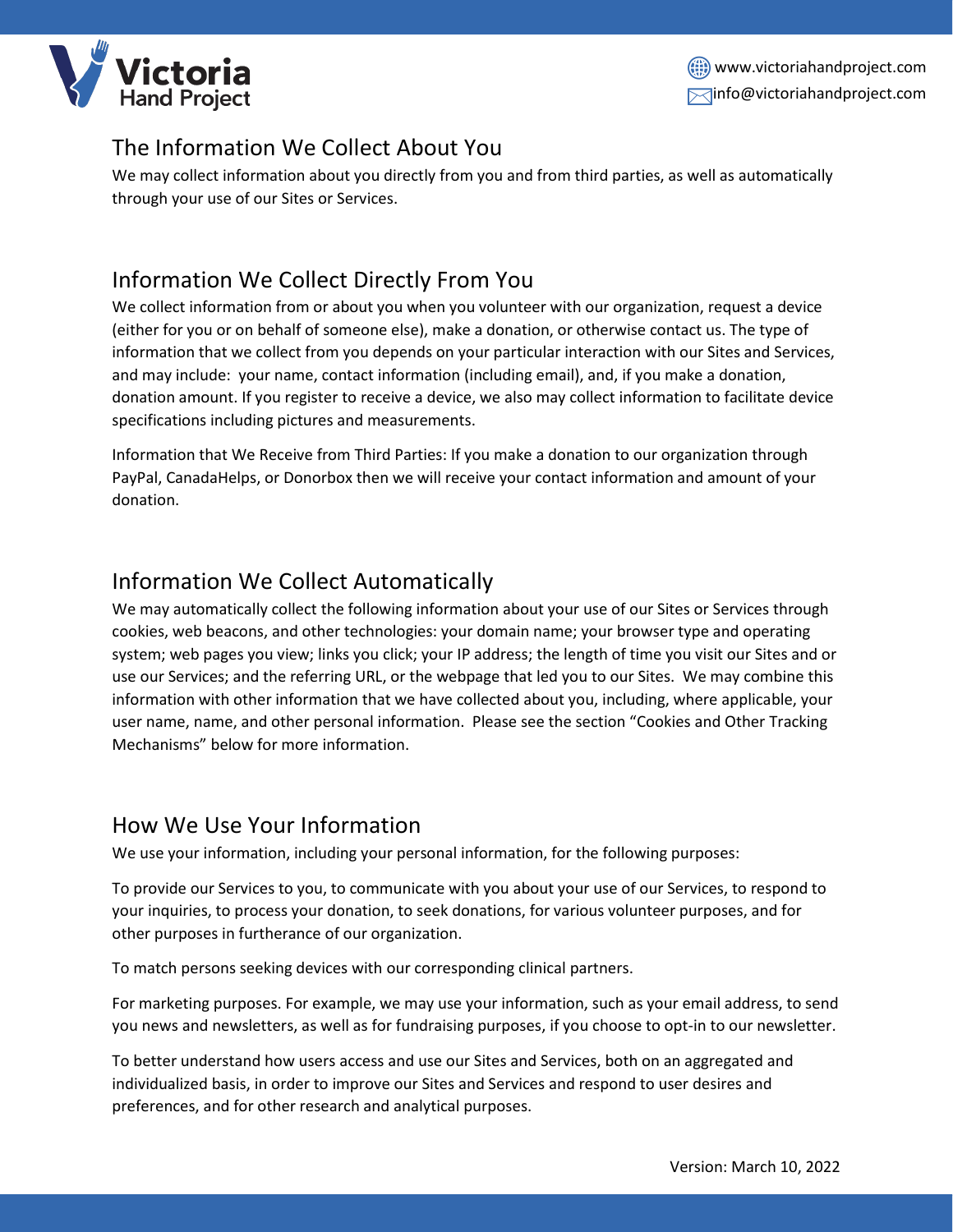

#### <span id="page-2-0"></span>How We Share Your Information

We may share your information, including personal information, as follows:

Partners/Like-Minded Third Parties. We may disclose the information we collect from you to partners or other third parties to assist us in building up our profile; however, if we do so, their use and disclosure of your personal information will be subject to this Policy.

Service Providers. We may disclose the information we collect from you to third party vendors, service providers, contractors or agents who perform functions on our behalf.

In Response to Legal Process. We also may disclose the information we collect from you in order to comply with the law, a judicial proceeding, court order, or other legal process, such as in response to a court order or a subpoena.

To Protect Us and Others. We also may disclose the information we collect from you where we believe it is necessary to investigate, prevent, or take action regarding illegal activities, suspected fraud, situations involving potential threats to the safety of any person, violations of our Terms of Use or this Policy, or as evidence in litigation in which we are involved.

Aggregate and De-Identified Information. We may share aggregate or de-identified information about users with third parties for marketing, research or similar purposes.

#### <span id="page-2-1"></span>Our Use of Cookies and Other Tracking Mechanisms

We and our third party service providers use cookies and other tracking mechanisms to track information about your use of our Sites or Services. We may combine this information with other personal information we collect from you (and our third party service providers may do so on our behalf).

Currently, our systems do not recognize browser "do-not-track" requests. You may, however, disable certain tracking as discussed in this section (e.g., by disabling cookies).

Cookies. Cookies are alphanumeric identifiers that we transfer to your computer's hard drive through your web browser for record-keeping purposes. Some cookies allow us to make it easier for you to navigate our Sites and Services, while others are used to enable a faster log-in process or to allow us to track your activities at our Sites and Service. There are two types of cookies: session and persistent cookies.

Session Cookies. Session cookies exist only during an online session. They disappear from your computer when you close your browser or turn off your computer. We use session cookies to allow our systems to uniquely identify you during a session or while you are logged into the Sites. This allows us to process your online transactions and requests and verify your identity, after you have logged in, as you move through our Sites.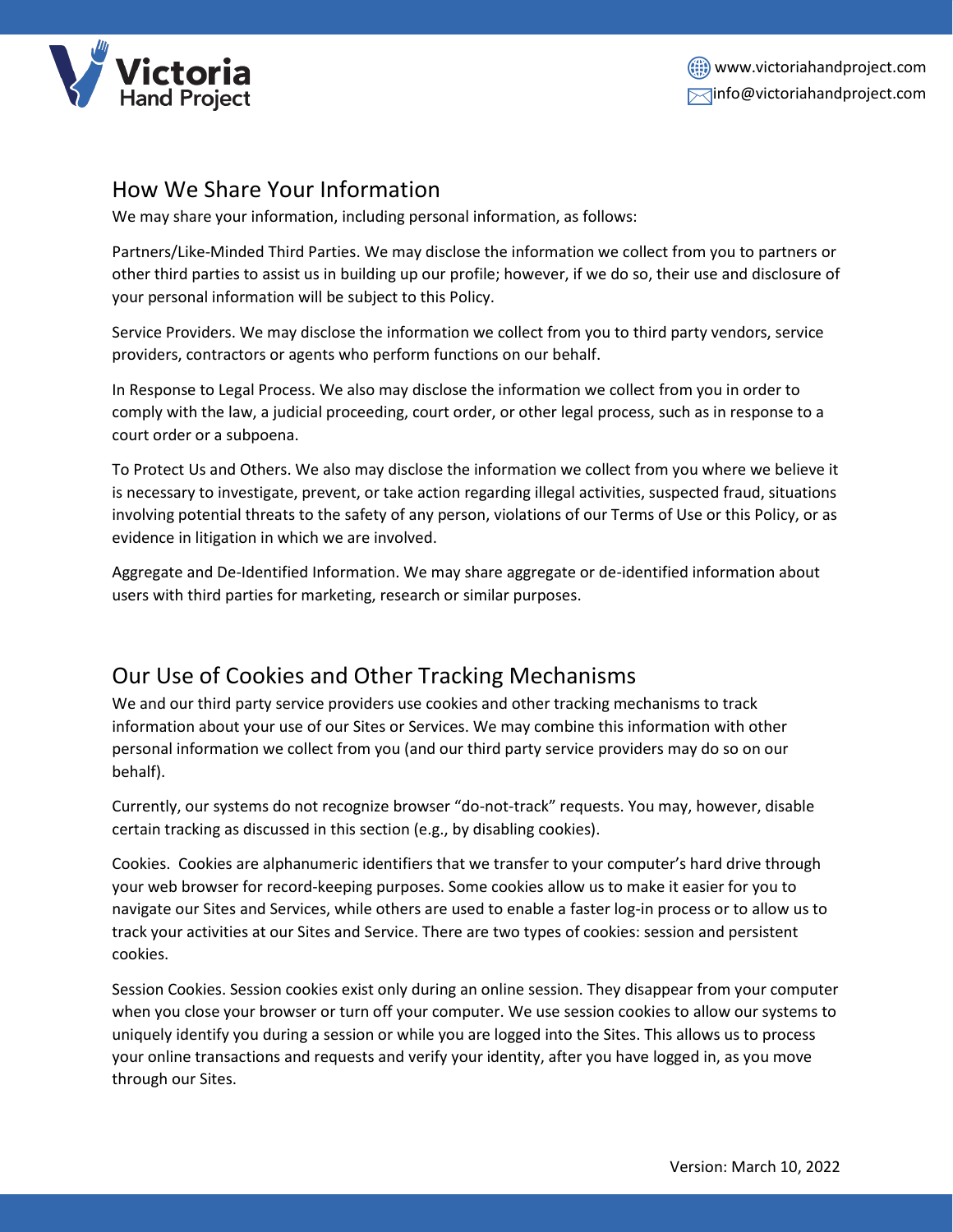

Persistent Cookies. Persistent cookies remain on your computer after you have closed your browser or turned off your computer. We may use persistent cookies to track aggregate and statistical information about user activity.

Disabling Cookies. Most web browsers automatically accept cookies, but if you prefer, you can edit your browser options to block them in the future. The Help portion of the toolbar on most browsers will tell you how to prevent your computer from accepting new cookies, how to have the browser notify you when you receive a new cookie, or how to disable cookies altogether. Visitors to our Sites who disable cookies will be able to browse certain areas of the Site, but some features may not function.

# <span id="page-3-0"></span>Third Party Analytics

<span id="page-3-1"></span>We use automated devices and applications, such as Google Analytics, to evaluate usage of our Sites. We also may use other analytic means to evaluate our Services. We use these tools to help us improve our Services, performance and user experiences. These entities may use cookies and other tracking technologies to perform their services.

## Third-Party Links

Our Sites and Services may contain links to third-party websites. Any access to and use of such linked websites is not governed by this Policy, but instead is governed by the privacy policies of those third party websites. We are not responsible for the information practices of such third party websites.

# <span id="page-3-2"></span>Security of My Personal Information

We have implemented commercially reasonable precautions to protect the information we collect from loss, misuse, and unauthorized access, disclosure, alteration, and destruction. Please be aware that despite our best efforts, no data security measures can guarantee 100% security.

You should take steps to protect against unauthorized access to your password, phone, and computer by, among other things, signing off after using a shared computer, choosing a robust password that nobody else knows or can easily guess, and keeping your log-in and password private. We are not responsible for any lost, stolen, or compromised passwords or for any activity on your account via unauthorized password activity.

#### <span id="page-3-3"></span>Access To My Personal Information

If you would like to update information you have supplied, please email Victoria Hand Project Staff at: [info@victoriahandproject.com.](info@victoriahandproject.com) Please note that copies of information that you have updated, modified or deleted may remain viewable in cached and archived pages of the Sites for a short period of time.